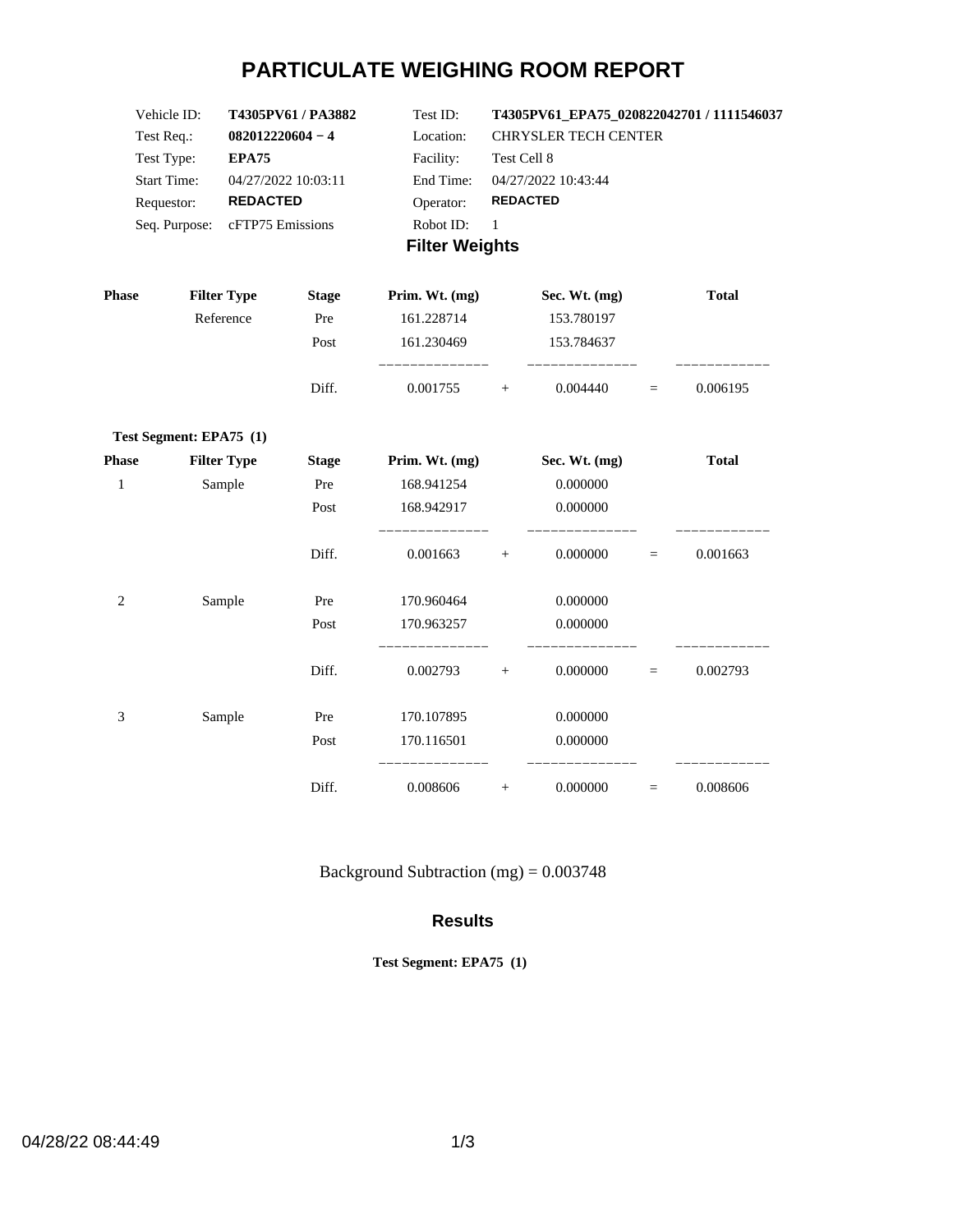| <b>Phase</b>                | CVS Mass(g) | TUN Mass $(g)$ | <b>Sample Ratio</b> | Mass (mg) |
|-----------------------------|-------------|----------------|---------------------|-----------|
|                             | 101265.030  | 645.382        | 156.907             | 0.000     |
| $\mathcal{D}_{\mathcal{L}}$ | 173173.907  | 1110.769       | 155.904             | 0.000     |
| 3                           | 100449.549  | 643.069        | 156.203             | 0.759     |

| <b>Segment</b> | Mass Per Dist. (mg/Mi) | Mass Per Dist. (mg/Km) |
|----------------|------------------------|------------------------|
| EPA75<br>(1)   | 0.058                  | 0.036                  |

#### **SPC Results**

#### **Test Segment: EPA75 (1)**

#### **Phase Filter Face Velocity (cm/sec)**

| 1              | 100.590 |
|----------------|---------|
| $\overline{c}$ | 100.894 |
| 3              | 82.243  |
|                | 101.242 |

**Test Validation:** Valid: Invalid: Retest: Accept: NIC: mh1294 Date: 04/28/2022 08:44:26 Validator's Comments: THIS TEST PASSED ALL VALIDITY CHECKS

## **Conditioning**

|                               | <b>Pre Test</b> |                |        | <b>Post Test</b> |                |      |
|-------------------------------|-----------------|----------------|--------|------------------|----------------|------|
| <b>Parameter</b>              |                 | Min. Max. Avg. |        |                  | Min. Max. Avg. |      |
| Weigh Room Temperature (degC) |                 | 21.9 22.1 22.0 |        | 22.0 22.1        |                | 22.0 |
| Weigh Room Pressure (kPa)     | 98.7            | 98.9           | - 98.7 | 99.0             | 99.1           | 99.0 |
| Weigh Room Dew Point (degC)   | 9.1             | 9.7            | 9.4    | 9.2              | 9.6            | 9.4  |

### **Main Events**

| Event                         | Date & Time | Event                       | Date & Time |
|-------------------------------|-------------|-----------------------------|-------------|
| Pre-Tare Conditioning Started | 04/26 12:23 | Pre-Tare Conditioning Ended | 04/27 07:45 |